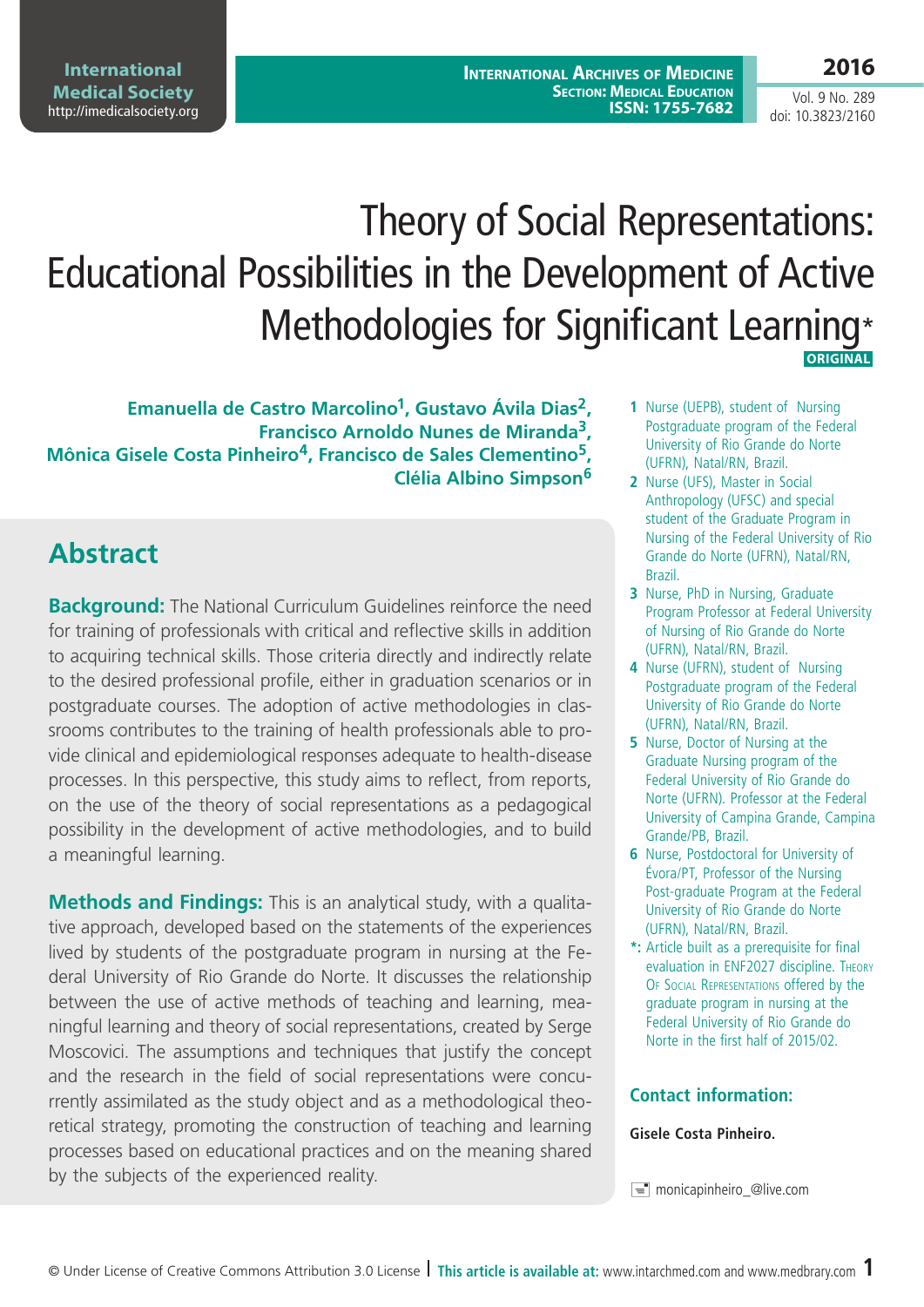**2016** Vol. 9 No. 289 doi: 10.3823/2160

**Conclusions:** The use of active methodologies was extremely favorable to the interaction, comprehension and production of knowledge of the involved subjects regarding the contribution to the study of social representations.

**Keywords** Learning; Active Methodologies; Social Theory; Social Group; Nursing

### **Introduction**

The quality of qualitative research in public health systems, especially in Latin America and the Caribbean, reflects the historical achievements of mankind, through advances in science, technology and innovation in the management of educational and health services, including the approach to socio-cultural, political and institutional aspects of those societies as a whole.

In Brazil, the ongoing global changes focus on the processes of teaching and learning and their investigations significantly affecting the health professions. The National Curriculum Guidelines of general nature reinforce those changes aimed at, through the training processes, meeting the general criteria of generality, criticality and reflexivity about care in the workplace and in the context of the Unified Health System [1, 2].

Those criteria directly and indirectly relate to the desired professional profile, either in graduation scenarios or in postgraduate courses. In this sense, one expects that the adoption of active methodologies and meaningful learning in the context of the classroom and in the Brazilian education system will contribute to the formation of health professionals, making them able to give clinical and epidemiological responses adequate to the health-disease processes [1, 3].

Social representations presuppose socially shared knowledge and meanings, built under the universes of common sense and science [4, 5]. Such representations can be erected in their own educational and pedagogical spaces as objects of discussions, which also contain heuristic and polysemic aspects. The active methods fall into this perspective as an educational concept that encourages critical-reflective teaching-learning and proactivity processes [6].

In this study, social representations are designed not only as a reference through which one sought to understand the social phenomena, making the unfamiliar familiar; but, above all, as a pedagogical principle, limited by active methods to bring an ethical, critical, reflective and transformative educational practice [6, 7, 8]. The arrangement of teaching practices was designed as a potentially capable device to access psychosocial aspects of the subjects of the discipline "ENF2027 - Theory of Social Representations", offered by the Postgraduate Program in Nursing of the Federal University of Rio Grande do Norte.

Under such ideas and experiences, the motivation and the challenge about the possibility of conceptual triangulation emerged [9], as a pedagogical axis in the development and in the context of active methodologies for meaningful learning, raising the question: How can social representations pedagogically used contribute to the development of active methods with a view to significant learning?

Thus, the following objective arose: to reflect, from reports, on the use of the theory of social representations as a pedagogical possibility in the development of active methodologies, and to build a meaningful learning.

## **Methods**

This is an analytical study, with qualitative approach, conducted based on the reports of the experiences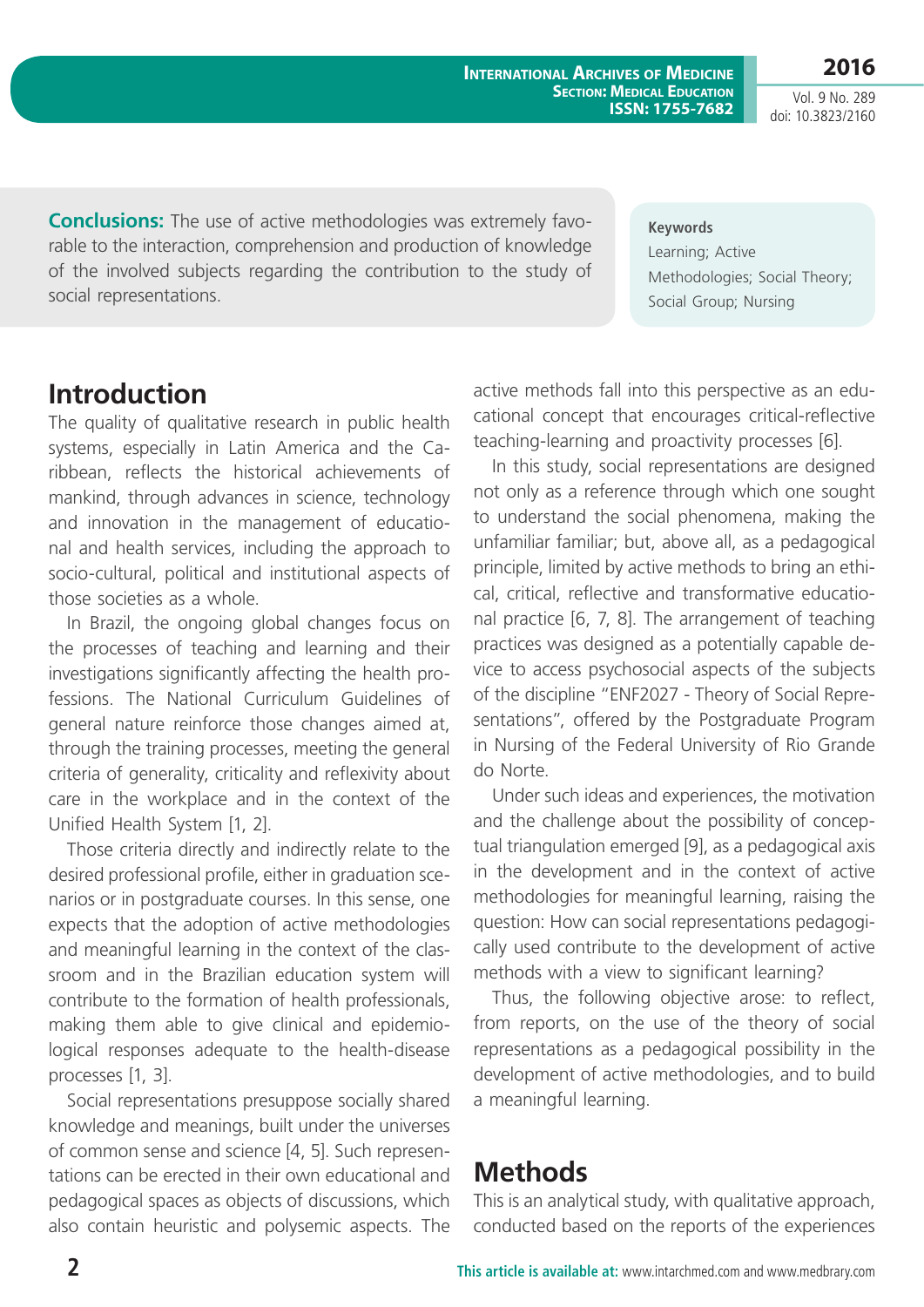Vol. 9 No. 289 doi: 10.3823/2160

**2016**

from the pedagogical practices of the postgraduate program in nursing of the Federal University of Rio Grande do Norte. The theory of social representations entered in the arena of active methodologies and meaningful learning as the problematical character activities were developed.

The launched methodological proposal sought to promote the production of life and subjectivities linked to autonomy and the role of the participants, in addition to the sharing of their historical and social processes, in the representational point of view. In the academic context, the subjective and objective conditions loom large social and everyday peculiarities, favoring the acquisition of cognitive skills and abilities through perspectives and contemporary approaches [8].

Understanding the social representations starts, fundamentally, from the dialogue between consensual and reified science universe as social drivers and constituents of social thought in its dynamics and diversity. In this sense, the reified universe comprises theoretical and empirical assumptions related to science, shared by the scientific community; the consensual universe is the knowledge developed in day-to-day, universally known as common sense, which has the power to build beliefs, attitudes and opinions on the social environment [10, 11].

Therefore, the social representations base on two social cognitive processes – anchoring and objectification, which act in the interactional space against the object of interest. Anchoring is the process of finding a place, a reference to the unfamiliar, and occurs through the representation of the non-usual, in the familiar world, from known references; the objectification elaborates the image representation, the materialization of the abstract object [12].

The nature of an essentially social theory carries the complexity of its applicability, making it suitable to all objects socially placed. It is, currently, the analysis methodology of various fields of research by the ability to make concrete what seems invisible, revealing its interdisciplinary character and its appropriation for understanding phenomena of distinct orders, such as the advancement of knowledge in the nursing area [5, 7, 13].

#### **Results**

There was a group dynamic as a proposed active methodology and of significant learning under the social representations, in which twine, whiteboard, marker and strips of paper were available and used.

The group members (students and professors) were randomly arranged in a circle. They had to identify themselves with a paper tag that was, later, placed in the corresponding seat frame. Then, each participant was asked to choose an attribute of his/ her personality, considered, by him/herself, in that learning scenario, the most emphatic among the other that formed them, and to register it with the tag under the name, as primary choice.

It is noteworthy that the adoption of that feature is a dynamic adaptation of the Technique of Free Association of Words (TALP) [14], which allowed to analyze, also in a playful way, the existing processes of identification among the discipline subjects, based on the combination of common and constituent qualitative elements of personality evoked by them. The concept of personality that contributes to this pedagogical perspective is a dynamic and structuring process inherent to subjectivity, erected over the life trajectories of individuals from experiences, feelings and patterns of constructed responses from a psychological maturation [15].

In possession of a string, the members were asked to choose two more attributes among those already initially evoked by other members, that is, already expressed in other tags. The criteria used for secondary and tertiary choices were the possible approaches to the attributes chosen by other participants, which are also supposed to be constitutive of social representations of the subjects. As randomly evoked attributes were being included in the set of attributes listed by the participants themselves, a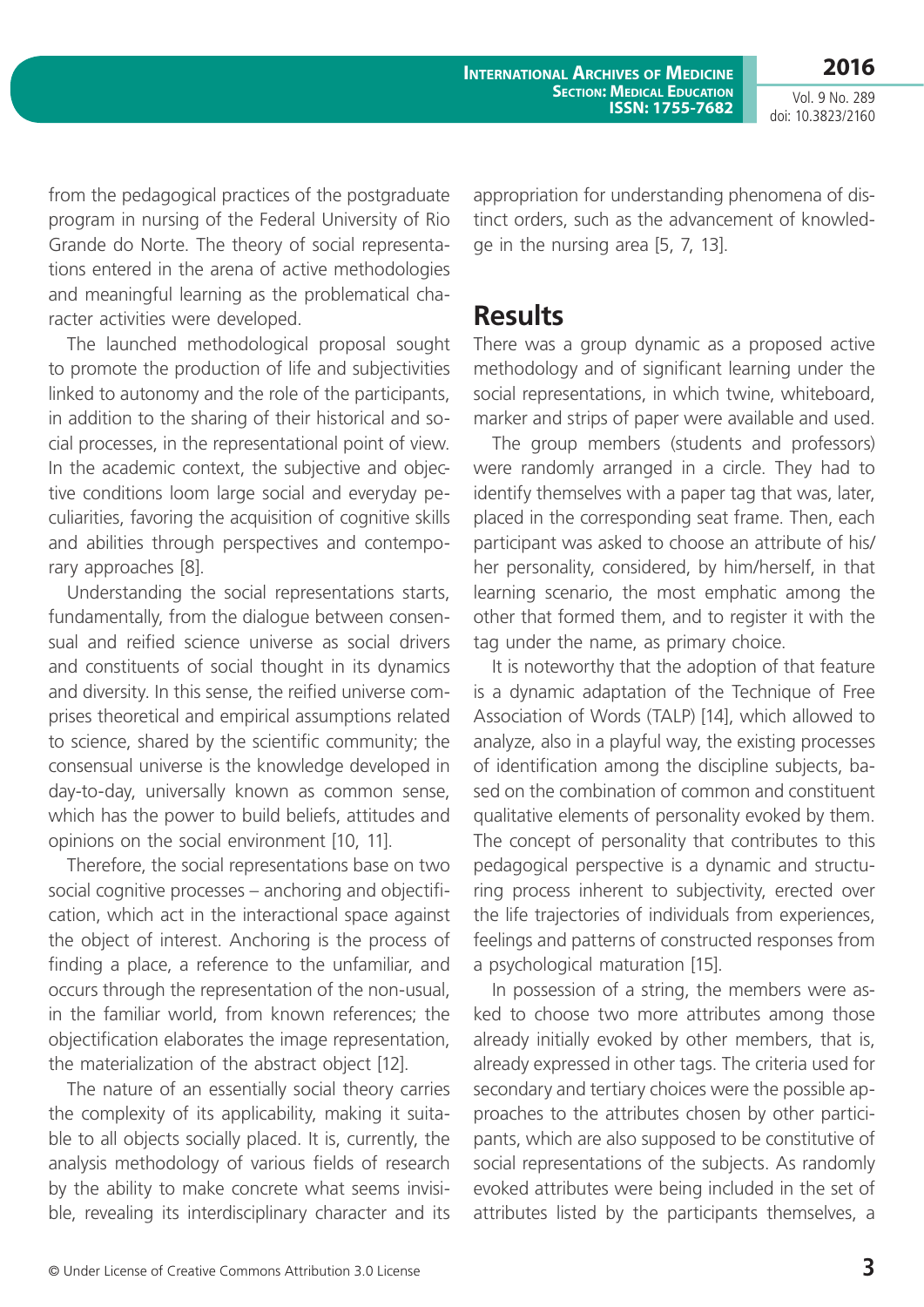**2016**

Vol. 9 No. 289 doi: 10.3823/2160

string segment was consolidated, symbolizing the flow of the link between the members and their respective identifications. Thus, each participant, from the proposed dynamic, presented three words evoked on personality **(Table 1)**.

|  | <b>Table 1.</b> Distribution of the terms evoked by the |  |  |  |
|--|---------------------------------------------------------|--|--|--|
|  | participants in relevance level.                        |  |  |  |

| <b>Subjects</b>                  | <b>Primary</b><br><b>Choice</b> | <b>Secundary</b><br><b>Choice</b> | <b>Tertiary</b><br><b>Choice</b> |  |  |  |  |  |  |
|----------------------------------|---------------------------------|-----------------------------------|----------------------------------|--|--|--|--|--|--|
| Participant                      |                                 |                                   |                                  |  |  |  |  |  |  |
| 1                                | Happiness                       | Friendship                        | Justice                          |  |  |  |  |  |  |
| $\mathcal{P}$                    | Justice                         | Determination                     | Sincerity                        |  |  |  |  |  |  |
| 3                                | Friendship                      | Sincerity                         | Happiness                        |  |  |  |  |  |  |
| 4                                | Sincerity                       | Justice                           | Friendship                       |  |  |  |  |  |  |
| 5                                | Determination                   | Happiness                         | Sympathy                         |  |  |  |  |  |  |
| 6                                | Sympathy                        | Sincerity                         | Determination                    |  |  |  |  |  |  |
| Source: Prepared by the authors. |                                 |                                   |                                  |  |  |  |  |  |  |

Generally, the characteristic that appeared the most at all three levels as representative of the subjects was "sincerity", followed by the words "happiness", "justice", "friendship", "determination"; at last, the less mentioned item was "sympathy".

From the attributes mentioned by the subjects, two analytical axes may constitute: axis 1 - expressiveness - which refers to the stated terms sheltering in the field of expression, namely, "happiness", "friendship", "sympathy"; axis 2 - rationality - which consisted of the terms "justice", "determination" and "sincerity". The rationality axis showed the greatest frequency of mention, demonstrating that axis represents the best the group.

In the plan subjacent to results, it is possible to sense how the group expresses, perceives and shares the subjectivities in varying degrees of approach and combination. Based on the perspective of the functions of social representations, **Figure 1** shows the understanding of the dynamics reported from the basic elements that make up the social representations, approaching the figurative scheme proposed by Moscovici [16].



The resulting arrangement of the combination of the data from the dynamics were expressed graphically based on the panoramic plane figure composed of the obtained string segments expressed in **Figure 2**.



## **Discussion**

Understanding the representations occurs procedurally and bases on four functions: knowledge function, which helps to explain the reality; the identity function, which would be the ability to build the specific characteristics and identity of a group; guiding function, which guides and leads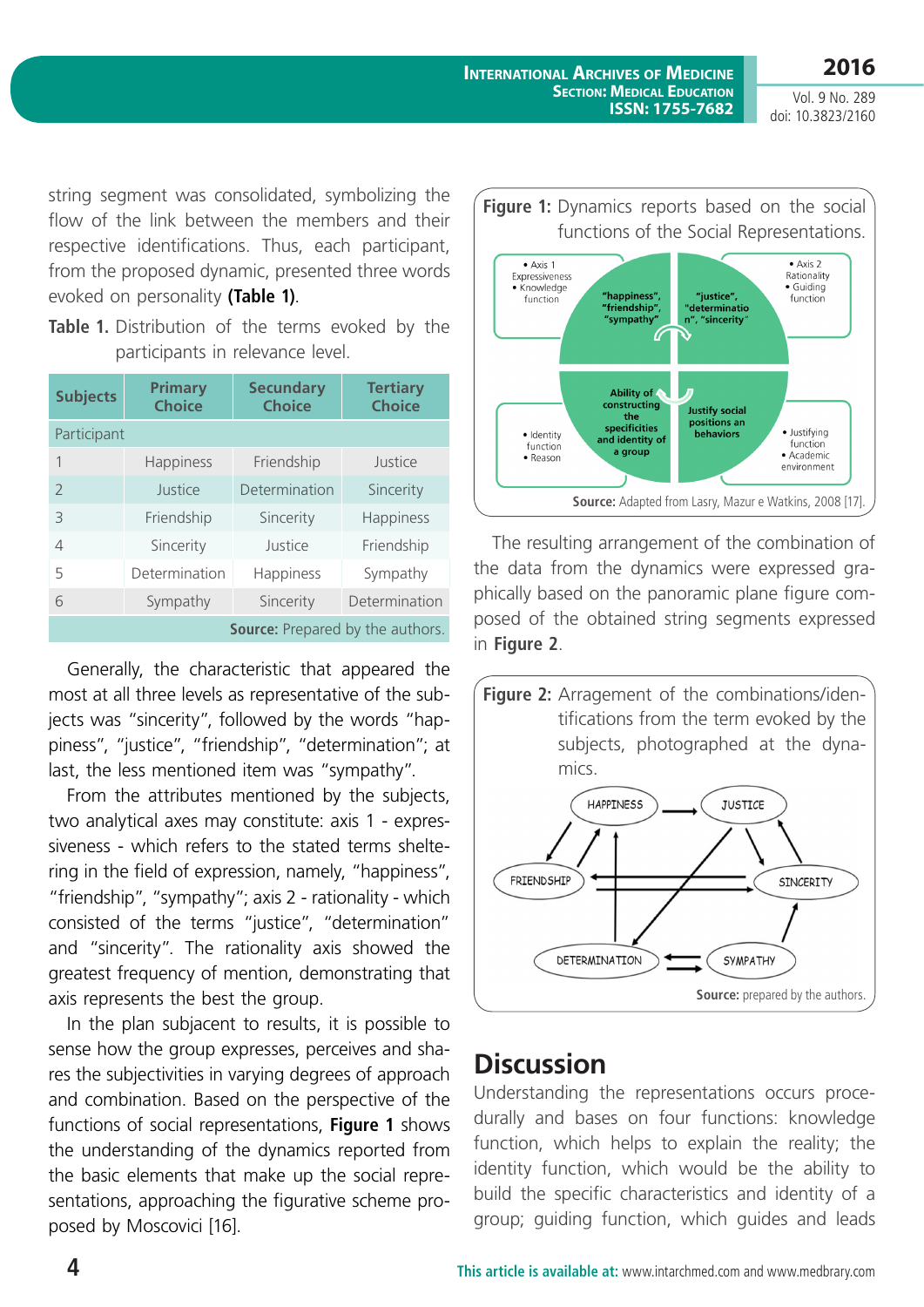Vol. 9 No. 289 doi: 10.3823/2160

**2016**

social practices from the establishment of socially accepted; and justifying function, used to justify positions and social behaviors [11, 13].

The analysis of **Table 1** allowed recognizing approaches to the functions of the theory of social representations, its applicability, senses and meanings produced from the group in question, by making the unknown - the personal characteristics of the group, from the traces of personalities evidenced by the dynamics - into something known by everyone, which refers to the principle of familiarization proposed by Moscovici [16], tracing the identity and justifying function for the formation of the group link, to meet the activity proposed by the group dynamics.

When one analyzes the identity and justifying function of the group in the context of social representations, one takes into account the maintenance of the identity, the influence of culture in groups, the symbolic possibilities of construction promoting social meanings that serve the realization of social practices [18]. Social representations have the following abilities: the first one is to standardize, that is, to make objects, people, events recognized by characteristics that locate them in a particular category, and gradually in a shared model for a group of people who join other models and synthesizes it; in the background, they also contribute in prescribing behaviors, influencing ways of thinking and acting, based on the mechanisms of reproduction without prior reflection, as an imposing force [16].

Thus, one observes that identity constructions happen through symbolic processes that are closely rooted to the social representations of groups, evoking the understanding of social identity, which constitutes their own social representations. One may mention the close theoretical basis between Social Representations and Social Identity, as they both seek three common issues: explaining and understanding social reality, justifying the positions and behaviors of individuals and defining the group identity [19].

In this sense, the social representations are responsible for characterizing social groups and allowing differing them. The members of a group build and share, in addition to social representations of personality attributes that define them, the social representations of objects linked to group values [20, 21]. Analyzing the features/adjectives/metaphors exposed by the participants allowed comprehending their identity elements; it is possible to see values that lead those individuals to compose the same group based on reflection on the social representations of the personality traits of the individuals who compose it.

Based on the understanding that metaphors can be understood as devices to provide functionality to the current social representations, they represent ways to indicate the presence or absence of social representations. In this sense, using the features/ adjectives/metaphors, they function as a means of grasping meanings [22].

Thus, the construction of the group identity according to the listed attributes, the object of representation in this study, one can say that the term "sincerity" assumes a centrality in social representation and allows declaring that the group essentially has that feature; moreover, that attribute works as a proxy link between the members and constituent of the group identity.

Thus, one sees the potential of Social Representations in the ability to build identities and represent groups; therefore, the theory of social representations is present in different fields and areas of knowledge, revealing its interdisciplinary character and its appropriation for understanding phenomena of distinct orders. An example of the fruitfulness of the theory of social representations stands out in a study that identified research groups registered in the National Council for Scientific and Technological Development (CNPq) related to the theory of social representations revealing its potential to analyze the state of scientific literature [5]. Others claim that the representation of that issue in the Brazilian context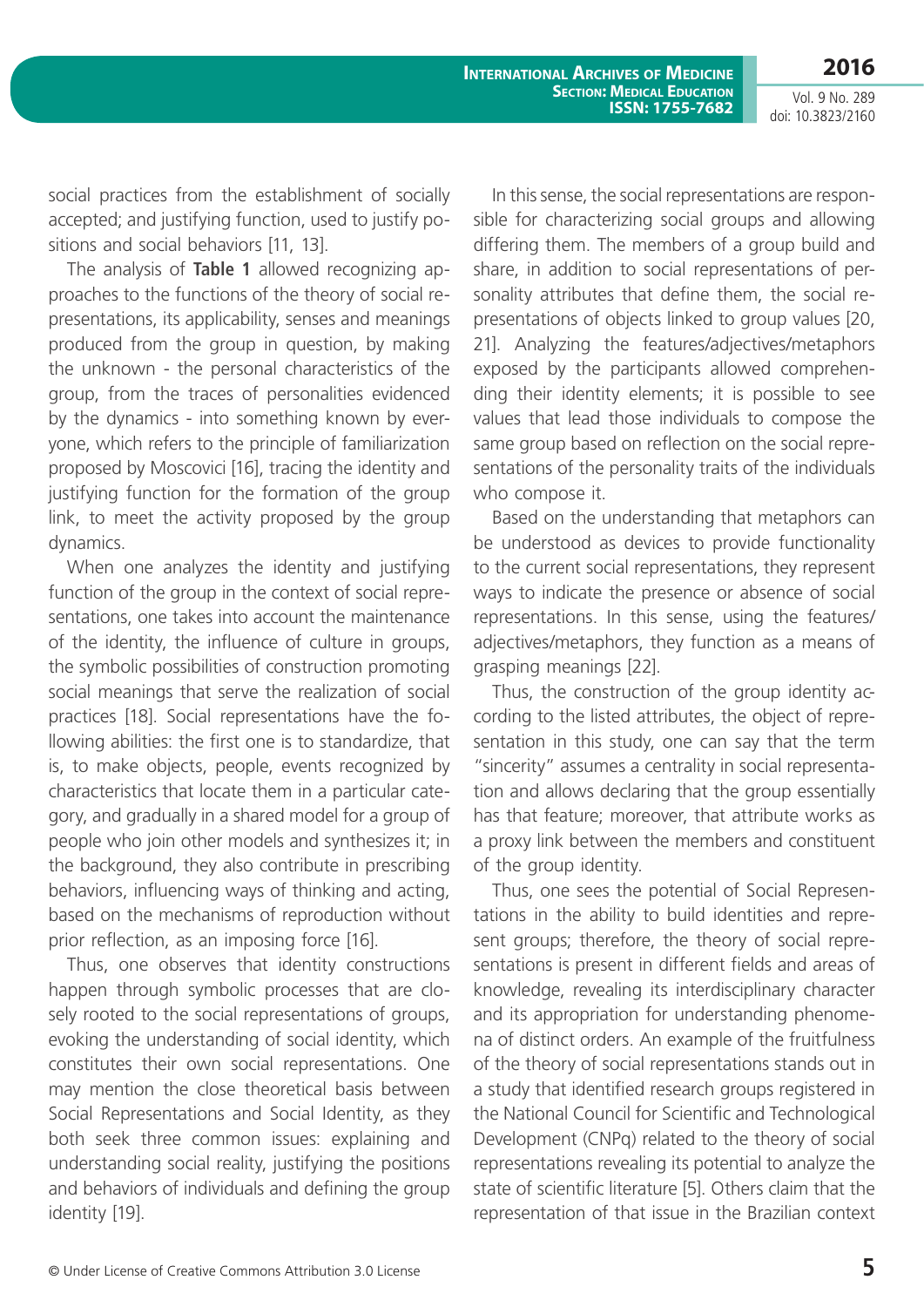Vol. 9 No. 289 doi: 10.3823/2160

contributes to the advancement of knowledge in the nursing area [7, 23].

## **Conclusions**

The analysis of the group dynamics report used in the academic context, in the design of Social Representations as constitutive and possibility of active methodologies with a view to significant learning, expanded the perspective and reflection on the theoretical foundations of the proposed triangulation, and, perhaps, got close of how psychosocial subjects construct representational perspectives from their own discussed group.

In this process of apprehension of new knowledge, active learning methodologies function as catalysts, helping to articulate concepts and theoretical relationships, which allows the amplification of the look on the analyzed object and the actual construction of empirical knowledge from the learner. Nevertheless, the skills and competencies built by the students united to the objectives proposed by the discipline. Those skills and competences are tangent to the production of knowledge, meaning and significance given by the group about the spaces where learning was intentionally marked by the role and participation of the subjects.

This study may have contributed to the elucidation and clarification of the theoretical bases of the Social Representation applied to practical experience in order to demystify the complexity and learning of the theory. In contrast, one sought to show it as feasible and applicable to everyday reality, urging the practical exercise of applicability of the theory to every social phenomenon.

Furthermore, one deepened the ability of social representations of consolidating group identities elucidating the ties that keep the share of individuals in certain social groups through features/adjectives/metaphors in common. Therefore, one puts up the social representations as a key device in the understanding of group phenomena.

However, it is noteworthy that the process of understanding and learning in relation to the theory of social representations requires constant penetrations because it is a theory that shapes the conditions of reality and there is no, so to speak, recipe or precast paths to follow. Thus, at each object of study, a new challenge emerges.

#### **Abbreviations**

CNPq: Conselho Nacional de Desenvolvimento Científico e Tecnológico

TALP: Técnica de Associação Livre de Palavras

### **References**

- **1.** Erdmann AL, Fernandes JD, Teixeira GA. Panorama da educação em enfermagem no Brasil: graduação e pós-graduação. Enfermagem em Foco. 2011; 2(Suppl):89-93.
- **2.** Mitre SM, Siqueira-Batista R, Girardi-de-Mendonça JM, Morais-Pinto NM, Meirelles CAB, Pinto-Porto C, et al. Metodologias ativas de ensino-aprendizagem na formação profissional em saúde: debates atuais. Ciênc Saúde Coletiva. 2008; 13(Supll 2):2133-44.
- **3.** Dias HS, Lima LD, Teixeira M. A trajetória da política nacional de reorientação da formação profissional em saúde no SUS. Ciênc saúde coletiva. 2013; 18(6):1613-24.
- **4.** Alves KL, Silva AO, Amaral AKFJ, Moura SG, Evangelista CB, Sá CMCP, et al. Theory of social representations and the aging: a bibliometric profile. International Archives of Medicine [Internet]. 2016 [cited 2016 Aug 12]; 9(147): [about 9 p.]. Available from: http://www.intarchmed.com/
- **5.** Martins AM, Carvalho CAS, Antunes-Rocha MI. Pesquisa em representações sociais no Brasil: cartografia dos grupos registrados no CNPq. Psicol Teor Prat. 2014; 16(1):104-14.
- **6.** Sobral FR, Campos CJG. Utilização de metodologia ativa no ensino e assistência de enfermagem na produção nacional: revisão integrativa. Rev Esc Enferm USP. 2012; 46(1):208-18.
- **7.** Oliveira KKD, Maia CAAS, Miranda FAN. Teses e dissertações em enfermagem baseadas na teoria das representações sociais: análise bibliométrica. Rev Pesqui Cuid Fundam Online [Internet]. 2016 [cited 2016 Aug 12]; 8(1):[about 8 p.]. Available from: http://www.seer.unirio.br/index.php/cuidadofundamental/ article/view/4938
- **8.** Melo TO, Tacahashi DS, Freitas PPS, Oliveira PN. O olhar do docente acerca dos alunos que trabalham inseridos nas metodologias ativas de aprendizagem. Rev Fac Ciênc Méd Sorocaba. 2014; 16(3):134-8.